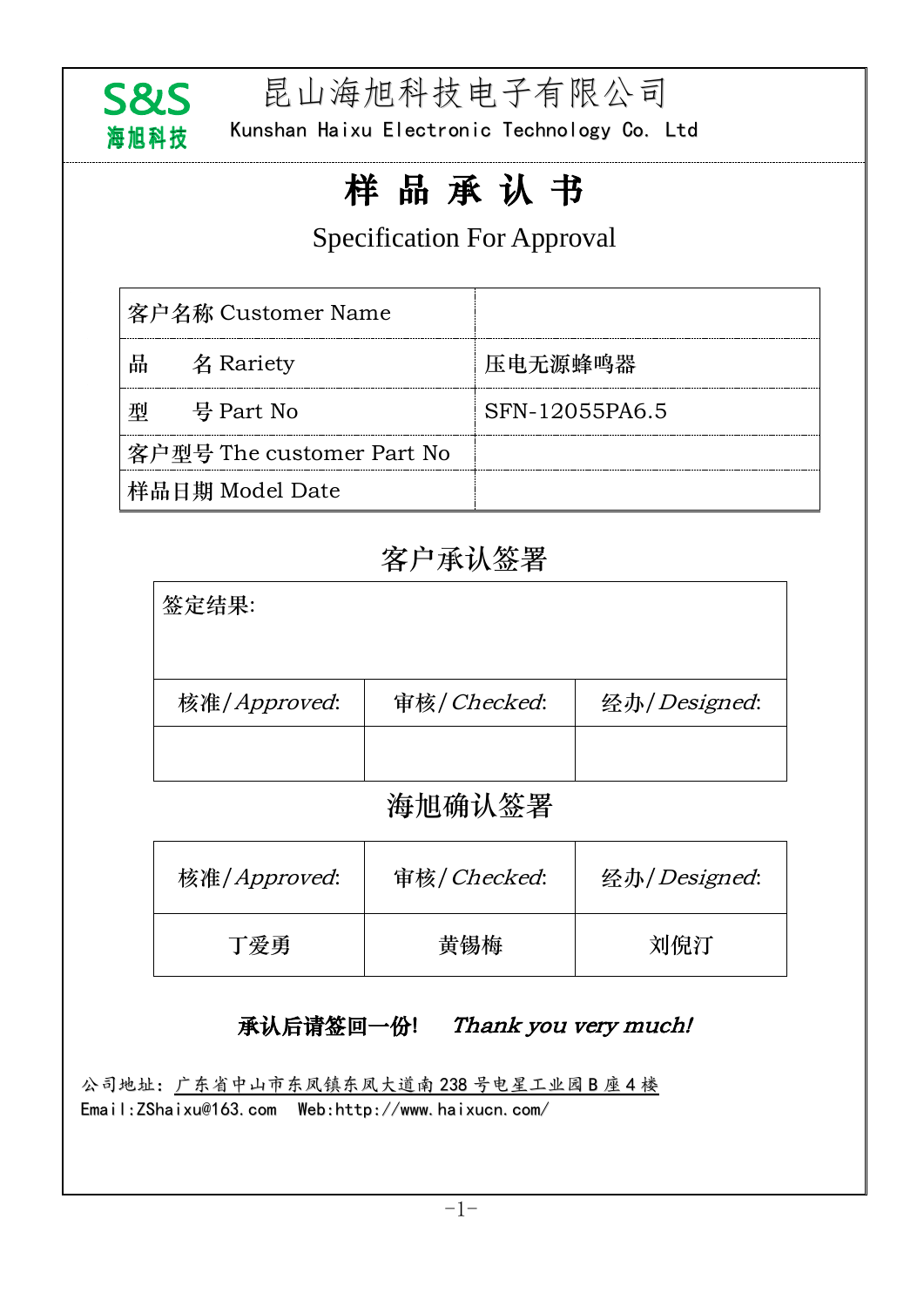|                                 | <b>S&amp;S</b><br>昆山海旭科技电子有限公司                      |                                               |  |  |  |  |  |  |  |  |  |  |
|---------------------------------|-----------------------------------------------------|-----------------------------------------------|--|--|--|--|--|--|--|--|--|--|
|                                 | 海旭科技<br>Kunshan Haixu Electronic Technology Co. Ltd |                                               |  |  |  |  |  |  |  |  |  |  |
|                                 | SFN-12055PA6.5<br>型号 part No:                       |                                               |  |  |  |  |  |  |  |  |  |  |
| 性能参数 Electrical Characteristics |                                                     |                                               |  |  |  |  |  |  |  |  |  |  |
| $\mathbf{1}$                    | 最大工作电压 MAX Operating Voltage (Vp_p)                 | 30                                            |  |  |  |  |  |  |  |  |  |  |
| $\overline{2}$                  | *在 10cm 处测试声压值 Sound Output at 10cm (dB)            | $\geq$ 80 (at 4KHz Square Wave 5Vp-p)         |  |  |  |  |  |  |  |  |  |  |
| 3                               | *消耗电流 Current Consumption (mA)                      | $\leq 5$                                      |  |  |  |  |  |  |  |  |  |  |
| $\overline{4}$                  | 共振频率 Resonant Frequency (Hz)                        | 4000                                          |  |  |  |  |  |  |  |  |  |  |
| 5                               | 电容量 Capacitance at $1000$ Hz (nF)                   | $12 \pm 30\%$                                 |  |  |  |  |  |  |  |  |  |  |
| 6                               | 工作温度 Operating Temperature $(\mathcal{C})$          | $-20 \sim +70$                                |  |  |  |  |  |  |  |  |  |  |
| 7                               | 储存温度 Storage Temperature (°C)                       | $-30^\sim +80$                                |  |  |  |  |  |  |  |  |  |  |
| 8                               | 单品重量 Weight $(g)$                                   | 0.6                                           |  |  |  |  |  |  |  |  |  |  |
| 9                               | 外壳材料 Housing Material                               | 黑色 Black PBT                                  |  |  |  |  |  |  |  |  |  |  |
| 10                              | 环保要求 Environmental Protection<br>Regulation         | <b>RoHS</b>                                   |  |  |  |  |  |  |  |  |  |  |
| 11                              | 焊接方式 Welding method                                 | 手工焊接 Artificial welding / 波峰焊接 wave soldering |  |  |  |  |  |  |  |  |  |  |

外形图 DIMENSIONS (UNIT: mm) 未标注公差按±0.5mm 计算 Tolerance: ±0.5mm Except Specified $3.5$  $5.5$  $\emptyset$ 12.5 ig<br>G  $\circ$  $\circ$  $2 - 0.8 + 0.1$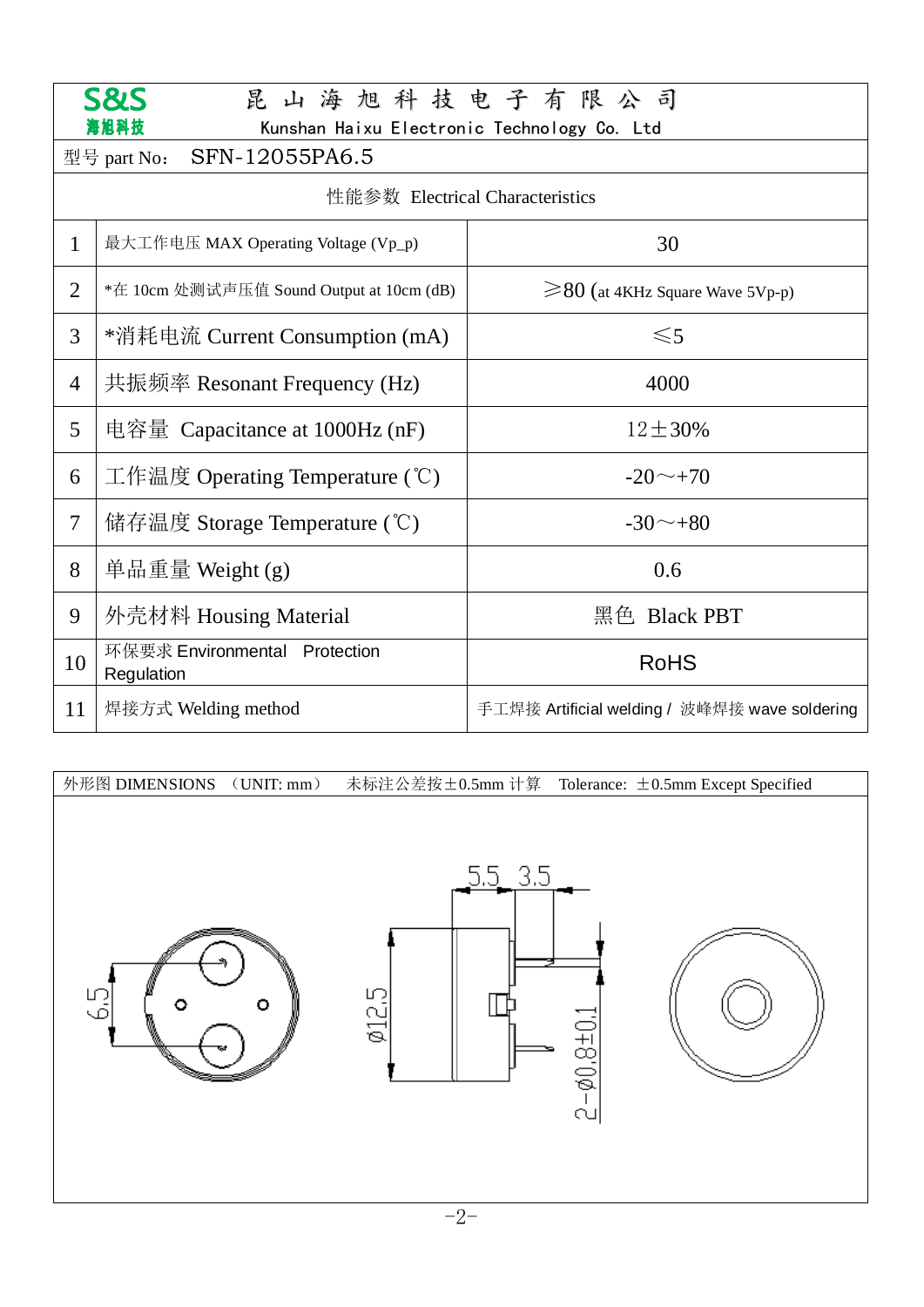

## 昆 山 海 旭 科 技 电 子 有 限 公 司

Kunshan Haixu Electronic Technology Co. Ltd

| 型号 part No:                                    | SFN-12055PA6.5                                                                                                                                                                                                                                                                                                                                                                                                                                                                                                                                                                                                                               |                                                                         |  |  |  |  |  |  |  |  |
|------------------------------------------------|----------------------------------------------------------------------------------------------------------------------------------------------------------------------------------------------------------------------------------------------------------------------------------------------------------------------------------------------------------------------------------------------------------------------------------------------------------------------------------------------------------------------------------------------------------------------------------------------------------------------------------------------|-------------------------------------------------------------------------|--|--|--|--|--|--|--|--|
| 可靠性测试 RELIABLY TEST                            |                                                                                                                                                                                                                                                                                                                                                                                                                                                                                                                                                                                                                                              |                                                                         |  |  |  |  |  |  |  |  |
| 项目 ITEM                                        | 测试条件 TESTING CONDITION                                                                                                                                                                                                                                                                                                                                                                                                                                                                                                                                                                                                                       | 试验后要求<br><b>VARIANCE AFTER</b><br><b>TEST</b>                           |  |  |  |  |  |  |  |  |
| 高温试验<br><b>High Temperature</b><br><b>Test</b> | 放置 85±2℃ 96 小时, 再室温放置 2 小时。<br>After being placed in a chamber with $85 \pm 2^{\circ}$ for 96 hours and then being placed<br>in natural condition for 2 hours.                                                                                                                                                                                                                                                                                                                                                                                                                                                                               | 声压变化±10dB。<br>Allowable variation of<br>SPL after test: $\pm 10$ dB.    |  |  |  |  |  |  |  |  |
| 低温试验<br>Low Temperature<br><b>Test</b>         | 放置-30±2℃ 96 小时, 再室温放置 2 小时。<br>After being Placed in a chamber with -30 $\pm$ 2°C for 96 hours and then being<br>placed in natural condition for 2 hours.                                                                                                                                                                                                                                                                                                                                                                                                                                                                                    | 声压变化±10dB。<br>Allowable variation of<br>SPL after test: $\pm 10$ dB.    |  |  |  |  |  |  |  |  |
| 恒湿试验<br>Humidity<br><b>Test</b>                | 存放在温度: 60±5℃湿度: 90%--95%的环境里 96 小时, 然后放置到室温下<br>放置2小时后测试。<br>Stored in the temperature humidity: $60 \pm 5^{\circ}$ 20%--95% environment for<br>96 hours, and then placed into storage at room temperature for 2 hours<br>after the test.                                                                                                                                                                                                                                                                                                                                                                                                    | 声压变化±10dB。<br>Allowable variation<br>of<br>SPL after test: $+10dB$ .    |  |  |  |  |  |  |  |  |
| Temperature Cycle<br><b>Test</b><br>温度循环试验     | 放置-30±2℃ 30 分钟、25℃±10℃放置 15 分钟, 15 分钟后再将产品放入<br>+85±2℃30 分钟、常温 25℃±10℃放置 15 分钟, 20 个循环后放置常温下 2<br>小时。<br>After being placed in a chamber with -30 $\pm$ 2°C for 30 minutes, products shall be<br>placed at room temperature( $25^{\circ}\text{C} \pm 10^{\circ}\text{C}$ ). After 15 minutes at this temperature,<br>products shall be placed in a chamber at $+85\pm2$ °C. After 30 minutes at this<br>temperature, products shall be return to room temperature $(25^{\circ}\text{C} \pm 10^{\circ}\text{C})$ for 15<br>minutes. After 20 above cycles, products shall be measured after being placed in<br>natural condition for 2 hours. | 声压变化±10dB。<br>Allowable variation<br>of<br>SPL after test: ±10dB.       |  |  |  |  |  |  |  |  |
| Drop Test<br>跌落试验                              | 正面和侧面从 100mm 高度只有跌落在 4cm 厚度的木板上 3 次。<br>The front and side from a height of 100mm only drop in the 4cm<br>thickness of theboard 3 times each.                                                                                                                                                                                                                                                                                                                                                                                                                                                                                                | 声压变化±10dB。<br>Allowable variation<br>of<br>SPL after test: $\pm 10$ dB. |  |  |  |  |  |  |  |  |
| <b>Vibration Test</b><br>振动试验                  | After being applied vibration of amplitude of 1.5mm with 10 to 55<br>Hz band of vibration frequency to each of 3 perpendicular directions<br>for 2 hours.<br>频率 10~55Hz, 振幅 1.5mm, 3个方向, 振动 2 小时。                                                                                                                                                                                                                                                                                                                                                                                                                                            | 声压变化±10dB。<br>Allowable variation<br>of<br>SPL after test: $\pm 10$ dB. |  |  |  |  |  |  |  |  |
| Solderability Test<br>可焊性试验                    | Lead terminals are immersed in rosin for 5 seconds and then<br>immersed in solder bath of $260 \pm 5^{\circ}$ for $3 \pm 0.5$ seconds (Except the<br>edge of terminals).<br>端子在松香中浸入5秒并在 260±5℃锡中浸 3±0.5秒                                                                                                                                                                                                                                                                                                                                                                                                                                    | 95% min. lead terminals<br>shall be wet with solder<br>有95%吃锡效果。        |  |  |  |  |  |  |  |  |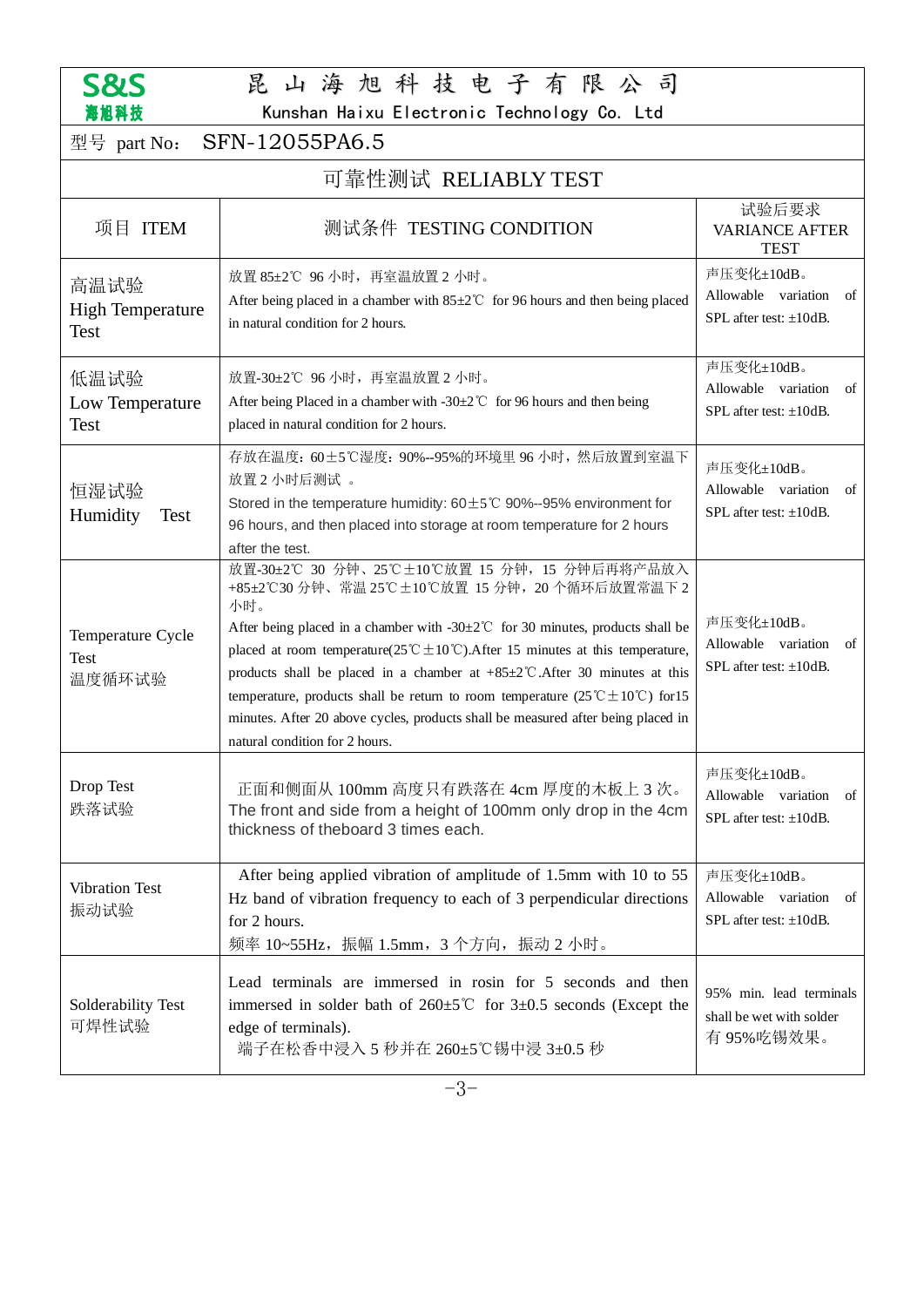

#### 昆 山 海 旭 科 技 电 子 有 限 公 司

Kunshan Haixu Electronic Technology Co. Ltd

| 港旭科抆<br>Kunshan Haixu Electronic Technology Co. Ltd |                                                                                  |                                                                                                                                                                                                   |                                                                                                                                |  |      |  |  |  |      |                                               |                                                                         |                                                           |  |  |  |  |  |
|-----------------------------------------------------|----------------------------------------------------------------------------------|---------------------------------------------------------------------------------------------------------------------------------------------------------------------------------------------------|--------------------------------------------------------------------------------------------------------------------------------|--|------|--|--|--|------|-----------------------------------------------|-------------------------------------------------------------------------|-----------------------------------------------------------|--|--|--|--|--|
|                                                     | 型号 part No:                                                                      | SFN-12055PA6.5                                                                                                                                                                                    |                                                                                                                                |  |      |  |  |  |      |                                               |                                                                         |                                                           |  |  |  |  |  |
| 可靠性测试 RELIABLY TEST                                 |                                                                                  |                                                                                                                                                                                                   |                                                                                                                                |  |      |  |  |  |      |                                               |                                                                         |                                                           |  |  |  |  |  |
|                                                     | 项目 ITEM                                                                          | 测试条件 TESTING CONDITION                                                                                                                                                                            |                                                                                                                                |  |      |  |  |  |      | 试验后要求<br><b>VARIANCE</b><br><b>AFTER TEST</b> |                                                                         |                                                           |  |  |  |  |  |
| Continuous                                          | electricity test<br>连续通电试验                                                       | Temperature: room temperature 25 $^{\circ}$ C<br>Voltage: rated voltage 5 V<br>Frequency: the rated frequency for 4 KHZ<br>Time: 500 hours<br>温度: 室温 25℃ 电压: 额定电压 5V, 频率: 额定频率 4KHz 时间:<br>500 小时 |                                                                                                                                |  |      |  |  |  |      |                                               | 声压变化±10dB。<br>Allowable variation<br>of<br>SPL after test: $\pm 10$ dB. |                                                           |  |  |  |  |  |
| <b>Pulling Test</b>                                 | erminal Strength<br>端子强度试验                                                       |                                                                                                                                                                                                   | The force of $9.8N(1.0kg)$ is applied to each terminal in axial direction for<br>10 seconds.<br>在每个端子上施加 98N (1.0kg) 的轴向力 10秒。 |  |      |  |  |  |      |                                               |                                                                         | No visible damage and<br>cutting off.<br>端子没有明显的损坏和<br>切断 |  |  |  |  |  |
| Typical Frequency Response Curve(音频曲线图)             |                                                                                  |                                                                                                                                                                                                   |                                                                                                                                |  |      |  |  |  |      |                                               |                                                                         |                                                           |  |  |  |  |  |
| 110                                                 |                                                                                  |                                                                                                                                                                                                   |                                                                                                                                |  |      |  |  |  |      |                                               |                                                                         |                                                           |  |  |  |  |  |
| dB                                                  |                                                                                  |                                                                                                                                                                                                   |                                                                                                                                |  |      |  |  |  |      |                                               |                                                                         |                                                           |  |  |  |  |  |
| 100                                                 |                                                                                  |                                                                                                                                                                                                   |                                                                                                                                |  |      |  |  |  |      |                                               |                                                                         |                                                           |  |  |  |  |  |
| 090                                                 |                                                                                  |                                                                                                                                                                                                   |                                                                                                                                |  |      |  |  |  | <br> |                                               |                                                                         |                                                           |  |  |  |  |  |
| 080                                                 |                                                                                  |                                                                                                                                                                                                   |                                                                                                                                |  |      |  |  |  |      |                                               |                                                                         |                                                           |  |  |  |  |  |
| 070                                                 |                                                                                  |                                                                                                                                                                                                   |                                                                                                                                |  | **** |  |  |  |      |                                               |                                                                         |                                                           |  |  |  |  |  |
| 060                                                 |                                                                                  |                                                                                                                                                                                                   |                                                                                                                                |  |      |  |  |  |      |                                               |                                                                         |                                                           |  |  |  |  |  |
|                                                     | 200Hz<br>400<br>800<br>1k<br>Зk<br>5k 6k 7k 8k 10k<br>300<br>500 600<br>Zk<br>4k |                                                                                                                                                                                                   |                                                                                                                                |  |      |  |  |  |      |                                               |                                                                         |                                                           |  |  |  |  |  |